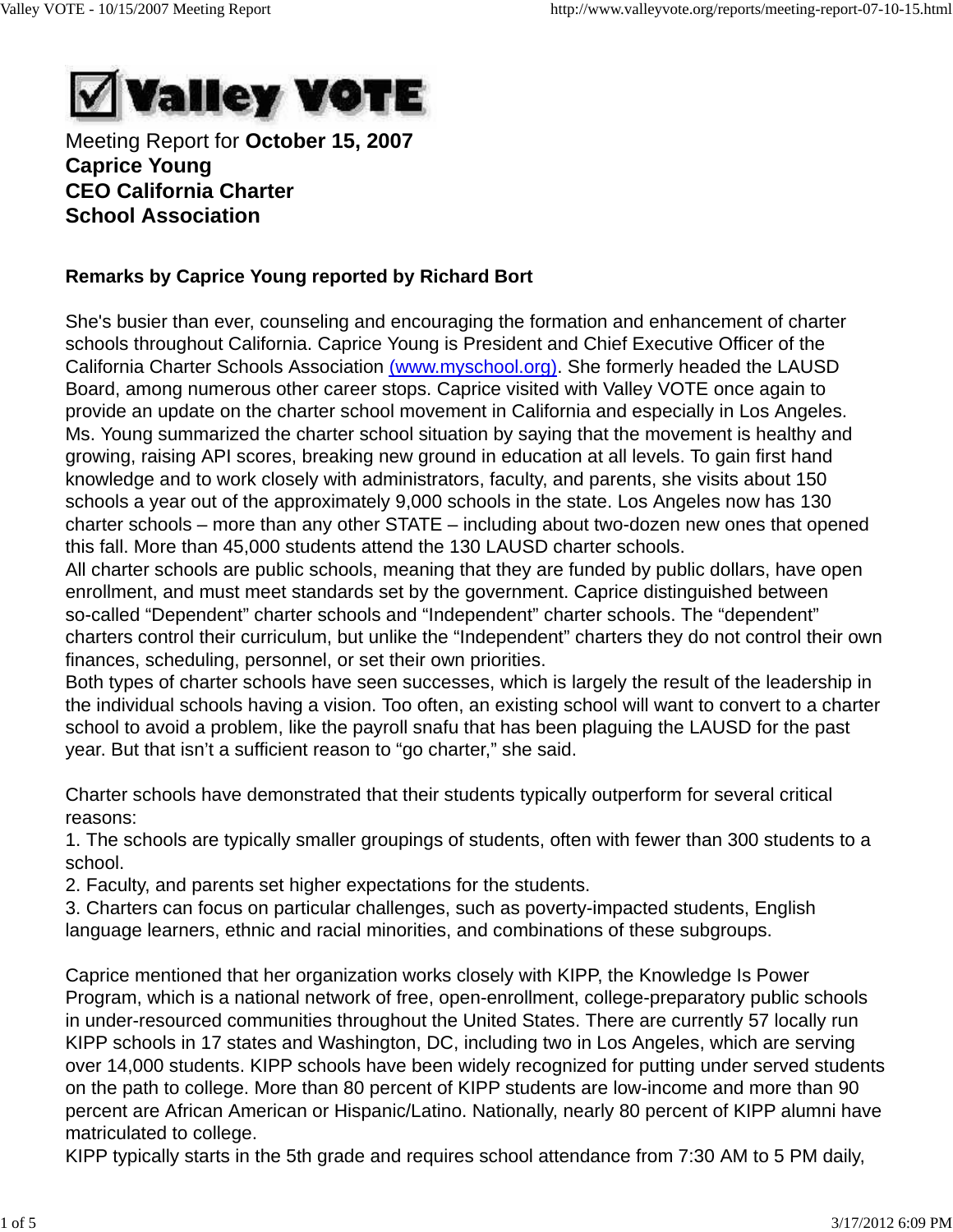with two hours of homework a day and attendance for a half-day on Saturday for special programs. In addition, the teachers give the children their cell phone numbers and invite the kids to call for help until 9 PM any day. The results achieved by the two LAUSD KIPP schools have been fantastic, she said.

Caprice responded to numerous questions about . . .

... Green Dot Schools – Green Dot Public Schools is a nonprofit organization that, according to its website (http://www.greendot.org), is directly focused on influencing LAUSD to transform its failing high schools into clusters of small successful schools. Founded in 1999 by Steve Barr, whom Caprice complimented for his drive, creativity, and ability to build a very strong management organization, Green Dot has opened 10 successful charter high schools in some of the highest need areas of Los Angeles. Caprice said that the Green Dot people are expert in operations and administration, and their school sites are efficient and very well run. In September 2007, the Los Angeles Board of Education voted to turn over Locke High School, one of the city's most troubled high schools, to Green Dot, marking the first time an outside group will run a traditional public school in Los Angeles.

... Locke High is described in education circles as a "failed" high school because it ranks among the lowest-performing schools in the district and in the state. In 2005, 332 students graduated from a class that, as ninth-graders, had 1,318 students. Only 143 students qualified for admission to the University of California and California State University systems.

... Fenton Avenue Charter School and Vaughn Next Century Learning Center are the original charter elementary schools in L.A., both located in the Northeast San Fernando Valley. Their successes have been well documented and publicized. Caprice told Valley VOTE about their heavy use of technology to improve learning and student performance. Besides hundreds of networked computers in each school for use by teachers and students, every teacher uses a wireless headset microphone so that s/he can be heard loud and clear throughout the classroom. This relieves the teacher from having to shout as in most classrooms, and the students use handheld microphones in the classroom. This makes it much easier for English language learners to hear, speak, and gain understanding of the language. Meantime, the teacher can switch off the microphone to talk one-on-one with pupils when appropriate.

... Granada Hills Charter Academy – With nearly 4,000 students, this high school is the largest charter school in the country. Caprice noted that it has been extremely successful academically, financially, schedule-wise, and in virtually all other respects.

# **Bart Reed reports on Metrolink Max**

Bart Reed discussed efforts by The Transit Coalition to increase Metrolink service through its Metrolink MAX campaign. Under the proposal, trains would run every 30 minutes between Chatsworth and Laguna Niguel, with similar increases on lines from Los Angeles to Lancaster and San Bernardino. Late night and weekend service would also be increased. Only a minimal capital investment would be required, and the service increases can be implemented gradually as new infrastructure is built. Metrolink would thus grow from a commuter-oriented service to a regional service that is competitive with auto travel and is easily accessible and convenient to potential passengers.

### **LAX report by Denny Schneider**

LAX remains committed to expansion despite the 2006 Settlement Agreement to the contrary. Airport funds can only be used for airport specific projects. Aside from devastating the Westchester business district and forcing removal of more homes, LAWA's plan would suck up the region's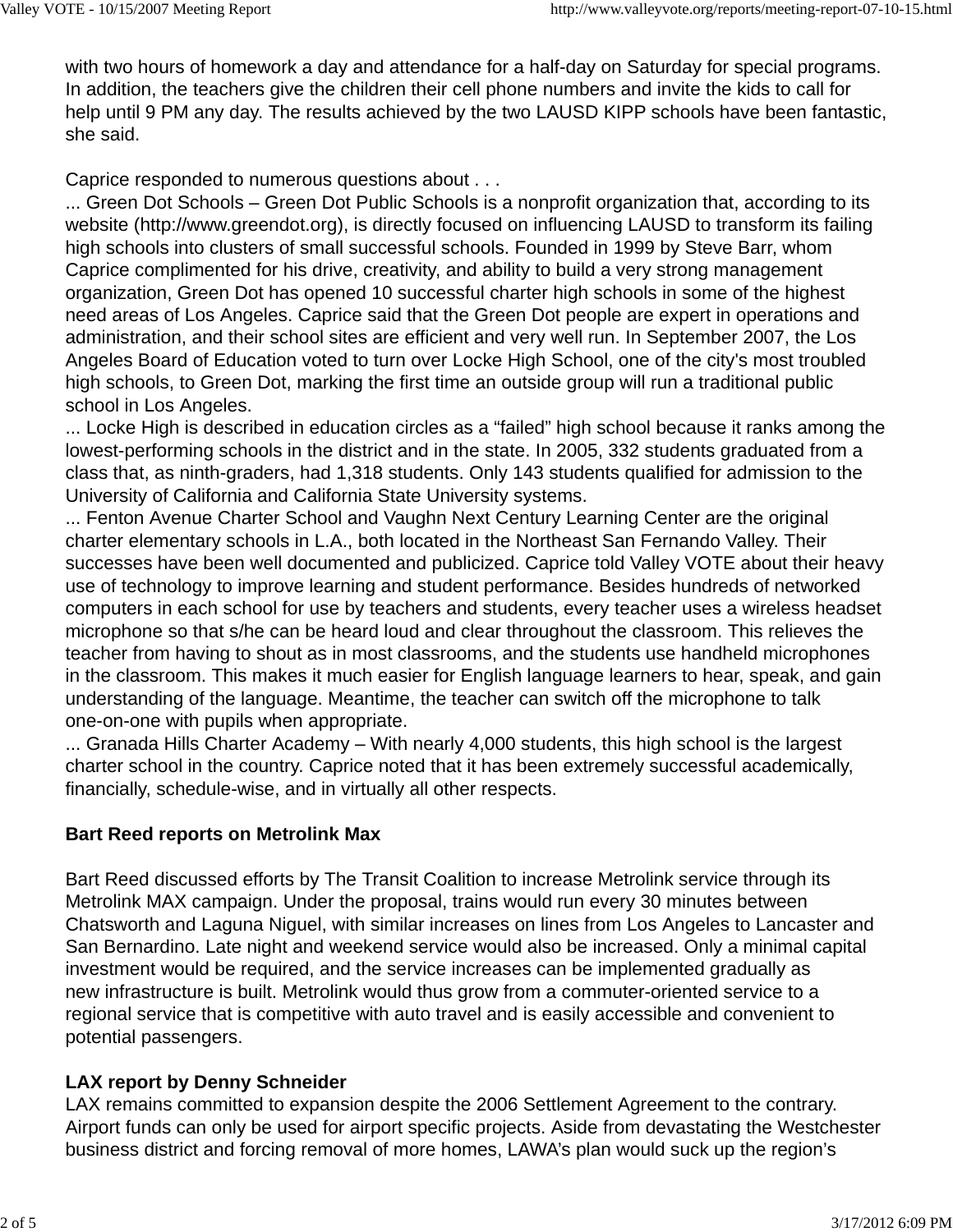infrastructure money to help pay for the community portion of projects required to indirectly support the expansion. The LAWA rationale for the expansion is that safety enhancements are needed, but local surrounding communities and their elected officials remain unconvinced that the LAWA projects will have the promised effects. This skepticism is supported by the FAA Air Traffic Controllers Union who blame other factors for the recent increase in safety incursions. At the insistence of local Councilmember Bill Rosendahl and community leaders the FAA has agreed to install runway status lights on the runways, but current progress has been very slow and project completion is projected to be at the end of 2009. Local activists such as ARSAC have demanded that this be done immediately, not into the future.

## **Housing Report - Vic Viereck**

Passage of the 1986 Tax Reform Act led to a national shortage of apartment construction. The State of California does not even have a reduced rate for long term capital gains, and has increased from 30 to 60 the number of days an apartment owner must give on an eviction notice. But it's the City of Los Angeles that really discourages preservation of existing units. That leads to the deterioration of the units, and forces owners to sell to developers just to escape the city's oppressive ordinances.

Many long time owners have refinanced to fund buying other property and/or improving the already owned property. Under such circumstances, they cannot afford the financing needed to fund required major repairs. If improvements cannot be financed, they cannot be done. When investors are discouraged from buying rental property, tenants have a difficult, if not impossible, time finding shelter. As a result, not only are taxpayers subsidizing people living where they otherwise could not afford to live, but through tax exemptions, nonprofit affordable housing projects are eroding the tax base.

# **Land Use - Sidewalk Repair - Pauline Tallent**

Subject: The City has come up with a solution to the sidewalk repair crisis, by once again burdening the seller, with a "point of sale" remedy. Our objective is to come up with an alternative solution.

The City's Solution: According to a Public Works document dated May 20, 2007, there are approximately 10,750 miles of sidewalks in the City of Los Angeles, with as many as 4,600 miles needing repairs. The City's 50/50 program has had some success since its institution two years ago. "Point of sale" is an attractive solution for the City, in that it does not have to be passed by the voters in order to be implemented. Another observation was that if "point of sale" was implemented, the City could regulate the repair process, and at the same time free up funds for other ventures, in other words, not budget for sidewalk repairs at all!

A Counter Proposal: First, there needs to be clarity of ownership of the sidewalks. In 1911 the State of California through an Improvement Act, provided Cities the authority to require property owners to effect repairs to sidewalks abutting their properties. This policy was in effect until 1973, at which time Federal funds became available to make sidewalk repairs at no cost to the property owner. In 1976, in order to make use of these funds, the City rescinded its authorization for property owners to do the repairs.

As the City's 50/50 program has had some success, let's base the solution on that concept. The concept should be restructured and enhanced. Property owners should have a choice, to partner with the City and pay for half the repairs, with the City doing the repairs. Or undertake the whole repairs, using private contractors that have been certified by the City, so that the repairs conform to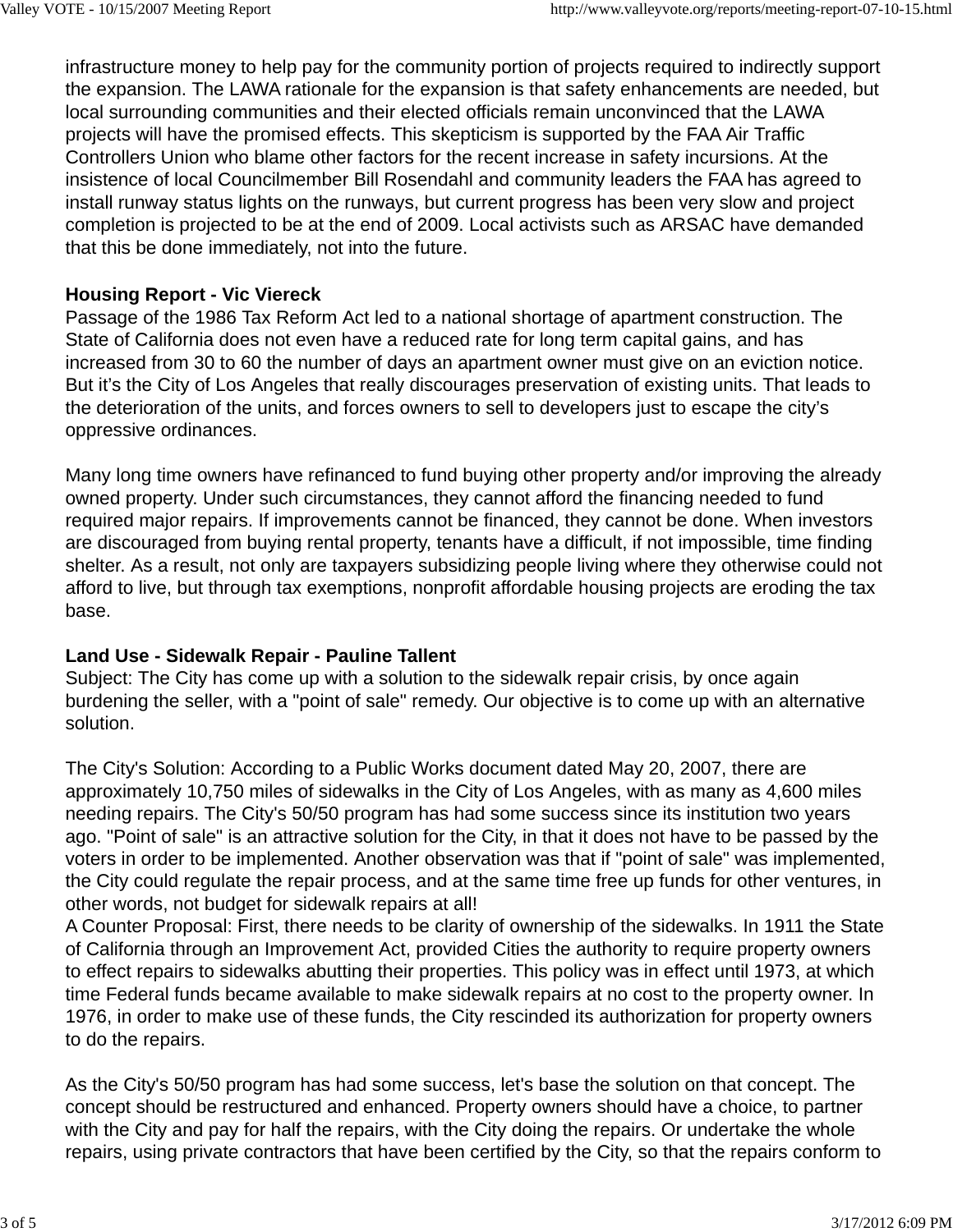City specifications. In both cases, the property owner should be indemnified from law suits. Some streets are State owned. The State should be similarly involved. Also an adequate budget should be in place at all times.

Benefits of Suggested Solution: This takes the burden off the seller, as in today's market there is often little or no equity. Neighbors could benefit by going together on the repairs, and thus avoiding the "patchwork" results of individual repairs. Property owners would be aware, that having needed repairs done, before listing the property, would enhance the value of the property.

#### **Neighborhood Councils**

### **Mayor's Budget Day - George Truesdale N.C. President**

On Saturday, October 13, 2007, the Mayor held his annual Budget Day discussion at City Hall. The presentation started with introductory remarks by Wend Greuel and Bernard Parks, a few comments (maybe 5 minutes) by Mayor Villaraigosa, concluding with a Power Point presentation by a representative of the CAO's office. The presentation described how the budgeted funds were allocated in the 2007-2008 budget, as well as well as the challenges presented in the upcoming (2008-2009) budget, due to falling city revenues. This section of the meeting lasted approximately 1 hour.

At the conclusion of the general meeting presentation, the attendees were asked to break out into regional Neighborhood Council areas to discuss items of mutual concern. I was involved in the North Valley discussion with representations from the Northridge East and Porter Ranch Neighborhood Council's. We concluded that the regional priorities which we felt required funding in this budget, for the north valley were: accountability of government to deliver on previously approved and funded bond issues, not to cut any funds from DONE or the Neighborhood Councils, sidewalk repair, the 311 phone system and graffiti removal, traffic and street congestion, the need to address the aging process in our communities, and public safety and the CERT program. We were also asked to ensure that all members of each NC complete the Mayor's Budget Survey which be available at the Congress of Neighborhoods, at the Convention Center on Saturday, October 27th.

The final comment which was voiced after the meeting was that it would have placed more importance on the entire process if the mayor had taken a few minutes out of his busy schedule to visit each of the 7 regional breakout groups to express some interest in our importance to this process. As it was, he left after making a few brief and somewhat disjointed remarks.

### **Valley VOTE Special Event**

Thanks to the warm hospitality of **Richard and Barbara Leyner** the Valley VOTE special event was a great success. About 50 or so guests, members and friends enjoyed good food, drinks and conversation with the weather cooperating very nicely. Remarks by Wendy Greuel, Julie Korenstein, Lloyd Levine and Mitch Englander and others added to the enjoyment of the evening. ------------------------------------------------------------------------------------------------

#### **Valley VOTE Mission Statement**

Valley VOTE, a diverse coalition of San Fernando Valley residents, business people, educators, community activists, and organizations, is committed to exploring and fostering the implementation of programs that empower the people of the San Fernando Valley and the City of Los Angeles, to improve local governance, education and public participation on policy matters.